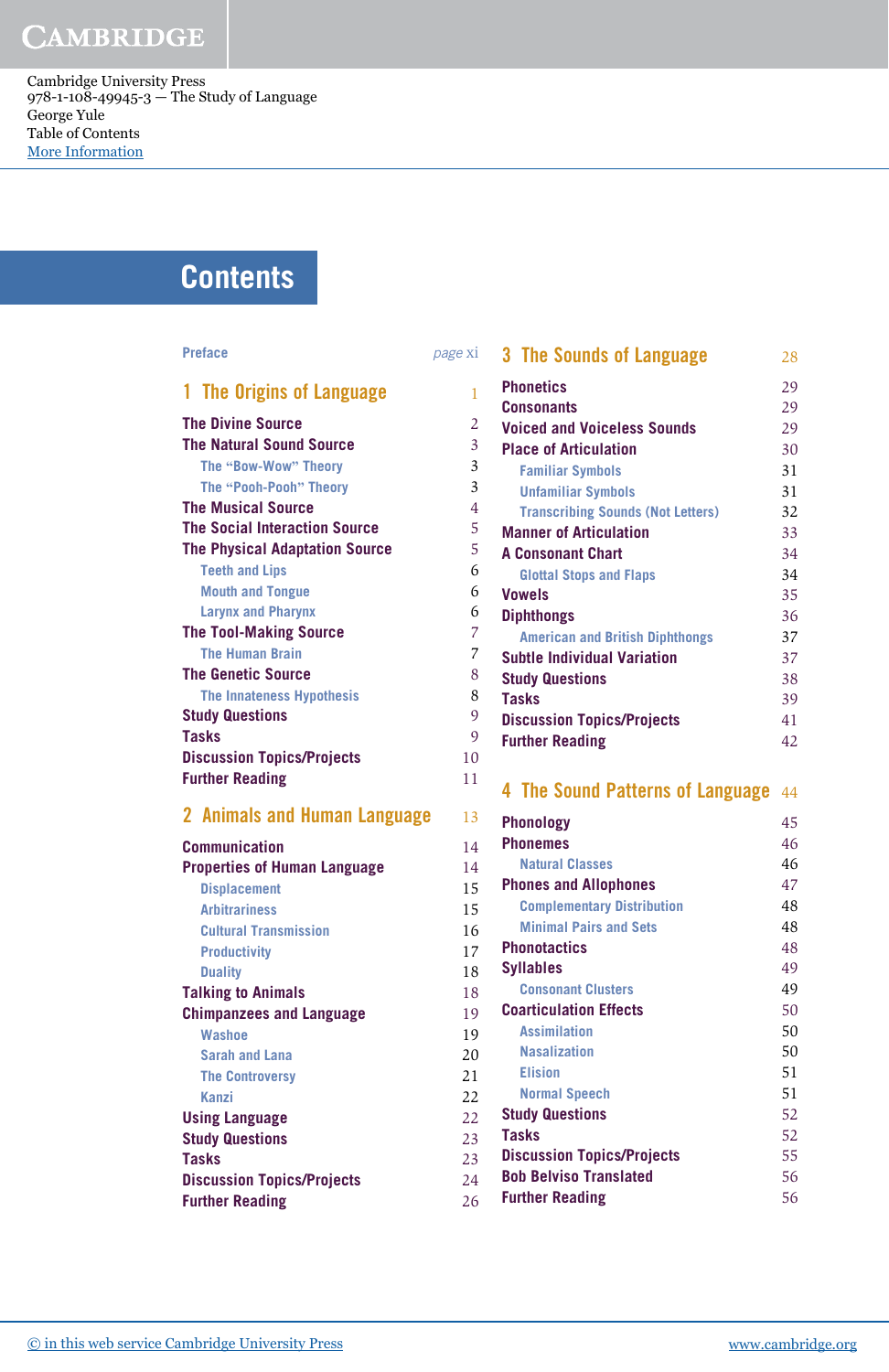Cambridge University Press 978-1-108-49945-3 — The Study of Language George Yule Table of Contents [More Information](www.cambridge.org/9781108499453)

vi Contents

| <b>5 Word Formation</b>                     | 58 |
|---------------------------------------------|----|
| <b>Neologisms</b>                           | 59 |
| <b>Etymology</b>                            | 59 |
| <b>Borrowing</b>                            | 60 |
| <b>Loan-Translation</b>                     | 60 |
| <b>Compounding</b>                          | 61 |
| <b>Blending</b>                             | 61 |
| <b>Clipping</b>                             | 62 |
| <b>Hypocorisms</b>                          | 62 |
| <b>Backformation</b>                        | 62 |
| <b>Conversion</b>                           | 63 |
| <b>Coinage</b>                              | 64 |
| <b>Acronyms</b>                             | 64 |
| <b>Derivation</b>                           | 65 |
| <b>Prefixes and Suffixes</b>                | 65 |
| <b>Infixes</b>                              | 65 |
| <b>Multiple Processes</b>                   | 66 |
| <b>Study Questions</b>                      | 67 |
| <b>Tasks</b>                                | 68 |
| <b>Discussion Topics/Projects</b>           | 72 |
| <b>Further Reading</b>                      | 73 |
| <b>Morphology</b><br>6                      | 75 |
| <b>Morphology</b>                           | 76 |
| <b>Morphemes</b>                            | 76 |
| <b>Free and Bound Morphemes</b>             | 77 |
| <b>Lexical and Functional Morphemes</b>     | 77 |
| <b>Derivational Morphemes</b>               | 78 |
| <b>Inflectional Morphemes</b>               | 78 |
| <b>Morphological Description</b>            | 79 |
| <b>Morphs, Allomorphs and Special Cases</b> | 80 |
| <b>Other Languages</b>                      | 81 |
| Kanuri                                      | 81 |
| Ganda                                       | 81 |
| <b>Ilocano</b>                              | 82 |
| <b>Tagalog</b>                              | 82 |
| <b>Study Questions</b>                      | 83 |
| <b>Tasks</b>                                | 84 |
| <b>Discussion Topics/Projects</b>           | 89 |
| <b>Further Reading</b>                      | 91 |
| 7 Grammar                                   | 92 |
| <b>English Grammar</b>                      | 93 |
| <b>Traditional Grammar</b>                  | 93 |

| 58                     | <b>The Parts of Speech</b>                | 94  |
|------------------------|-------------------------------------------|-----|
|                        | <b>Agreement</b>                          | 95  |
| 59                     | <b>Grammatical Gender</b>                 | 96  |
| 59                     | <b>Traditional Analysis</b>               | 96  |
| 50                     | <b>The Prescriptive Approach</b>          | 97  |
| 50                     | <b>Captain Kirk's Infinitive</b>          | 97  |
| 51                     | <b>The Descriptive Approach</b>           | 98  |
| 51                     | <b>Structural Analysis</b>                | 98  |
| 52                     | <b>Constituent Analysis</b>               | 99  |
| 52                     | <b>Subjects and Objects</b>               | 100 |
| 52                     | <b>Word Order</b>                         | 101 |
| 53                     | <b>Language Typology</b>                  | 101 |
| 54                     | <b>Why Study Grammar?</b>                 | 102 |
| 54                     | <b>Study Questions</b>                    | 103 |
| 55                     | <b>Tasks</b>                              | 103 |
| 55                     | <b>Discussion Topics/Projects</b>         | 109 |
| 55                     | <b>Further Reading</b>                    | 110 |
| 56                     |                                           |     |
| 57                     | 8 Syntax                                  | 112 |
| 58                     | <b>Syntactic Rules</b>                    | 113 |
| $\overline{2}$         | <b>A Generative Grammar</b>               | 113 |
| 73                     | <b>Deep and Surface Structure</b>         | 114 |
| 75                     | <b>Structural Ambiguity</b>               | 114 |
|                        | <b>Syntactic Analysis</b>                 | 115 |
| 76                     | <b>Phrase Structure Rules</b>             | 116 |
| 76                     | <b>Lexical Rules</b>                      | 116 |
| 77                     | <b>Tree Diagrams</b>                      | 117 |
| 77                     | <b>Tree Diagrams of English Sentences</b> | 118 |
| 78                     | <b>Just Scratching the Surface</b>        | 119 |
| 78                     | <b>Study Questions</b>                    | 120 |
| 79                     | <b>Tasks</b>                              | 121 |
| 30                     | <b>Discussion Topics/Projects</b>         | 126 |
| $\overline{31}$        | <b>Further Reading</b>                    | 128 |
| $\overline{\text{31}}$ |                                           |     |
| $\overline{31}$        | 9 Semantics                               | 129 |
| 32                     |                                           |     |
| $\overline{2}$         | <b>Meaning</b>                            | 130 |
| $\overline{33}$        | <b>Semantic Features</b>                  | 131 |
| 34                     | <b>Componential Analysis</b>              | 131 |
| 39                     | <b>Words as Containers of Meaning</b>     | 132 |
| $\overline{1}$         | <b>Semantic Roles</b>                     | 132 |
| $\overline{2}$         | <b>Agent and Theme</b>                    | 132 |
|                        | <b>Instrument and Experiencer</b>         | 133 |
| 3 <sup>3</sup>         | <b>Location, Source and Goal</b>          | 133 |
| $3^{3}$                | <b>Lexical Relations</b>                  | 134 |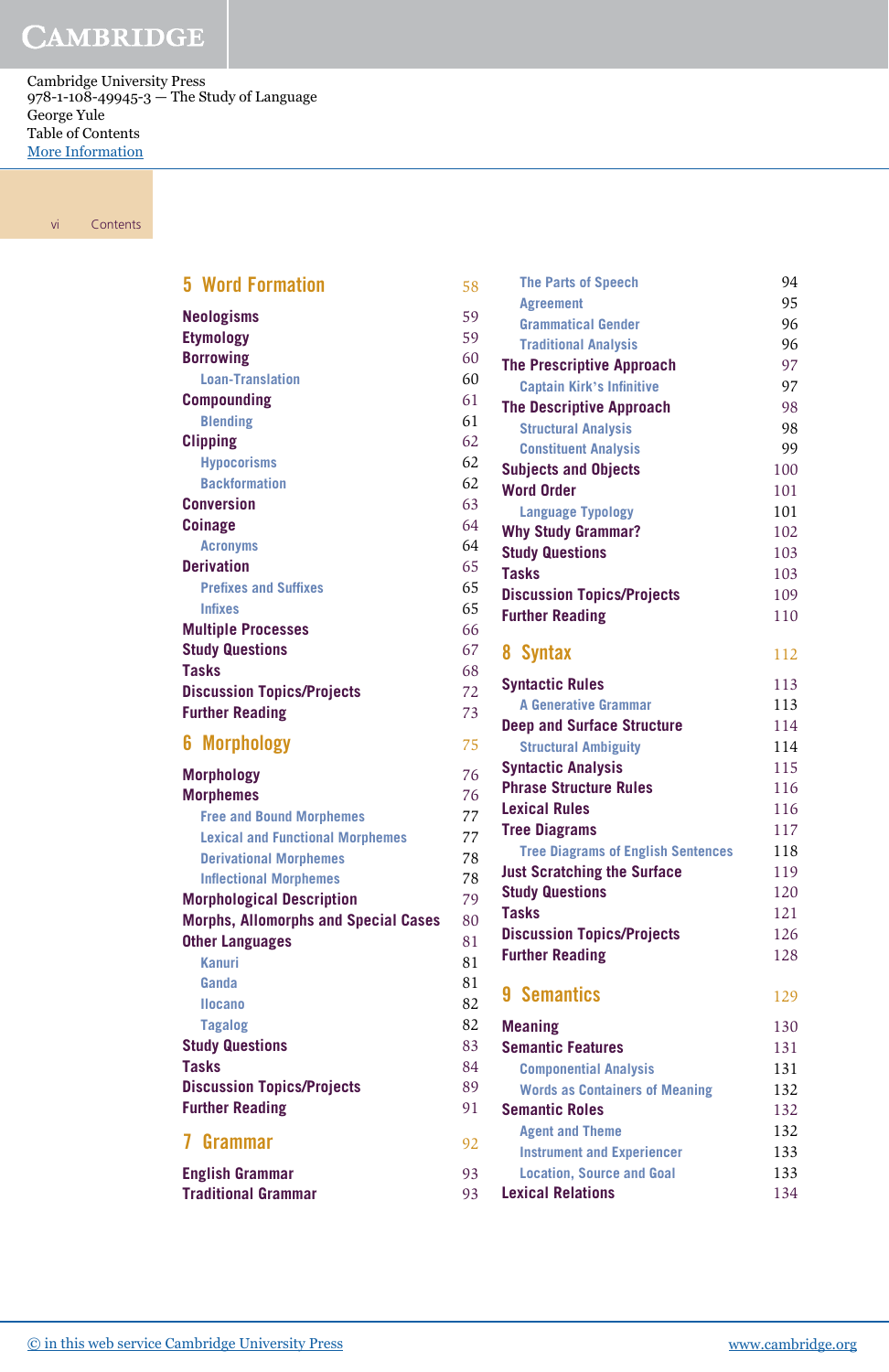Cambridge University Press 978-1-108-49945-3 — The Study of Language George Yule Table of Contents [More Information](www.cambridge.org/9781108499453)

**Synonymy** 

| Contents | VII |
|----------|-----|
|          |     |

| <b>Antonymy</b>                        | 135 |
|----------------------------------------|-----|
| <b>Hyponymy</b>                        | 135 |
| <b>Prototypes</b>                      | 137 |
| <b>Homophones and Homonyms</b>         | 137 |
| <b>Polysemy</b>                        | 138 |
| <b>Word Play</b>                       | 138 |
| <b>Metonymy</b>                        | 139 |
| <b>Collocation</b>                     | 139 |
| <b>Concordance</b>                     | 140 |
| <b>Study Questions</b>                 | 141 |
| <b>Tasks</b>                           | 142 |
| <b>Discussion Topics/Projects</b>      | 146 |
| <b>Further Reading</b>                 | 147 |
| <b>10 Pragmatics</b>                   | 149 |
| <b>Invisible Meaning</b>               | 150 |
| <b>Context</b>                         | 151 |
| <b>Deixis</b>                          | 152 |
| <b>Reference</b>                       | 153 |
| <b>Inference</b>                       | 153 |
| <b>Anaphora</b>                        | 154 |
| <b>Presupposition</b>                  | 155 |
| <b>Pragmatic Markers</b>               | 155 |
| <b>Politeness</b>                      | 156 |
| <b>Negative and Positive Face</b>      | 156 |
| <b>Speech Acts</b>                     | 157 |
| <b>Direct and Indirect Speech Acts</b> | 157 |
| <b>Study Questions</b>                 | 158 |
| <b>Tasks</b>                           | 159 |
| <b>Discussion Topics/Projects</b>      | 163 |
| <b>Further Reading</b>                 | 165 |

### 11 Discourse Analysis

| <b>Discourse</b>                  | 168 |
|-----------------------------------|-----|
| <b>Interpreting Discourse</b>     | 168 |
| Cohesion                          | 169 |
| Coherence                         | 170 |
| <b>Conversation Analysis</b>      | 171 |
| <b>Turn-Taking</b>                | 171 |
| <b>Pauses and Filled Pauses</b>   | 172 |
| <b>Adjacency Pairs</b>            | 172 |
| <b>Insertion Sequences</b>        | 173 |
| <b>The Co-operative Principle</b> | 174 |

| 134 | <b>Hedges</b>                     | 175 |
|-----|-----------------------------------|-----|
| 135 | <b>Implicatures</b>               | 175 |
| 135 | <b>Background Knowledge</b>       | 176 |
| 137 | <b>Schemas and Scripts</b>        | 177 |
| 137 | <b>Study Questions</b>            | 178 |
| 138 | <b>Tasks</b>                      | 178 |
| 138 | <b>Discussion Topics/Projects</b> | 181 |
| 139 | <b>Further Reading</b>            | 182 |
| 139 |                                   |     |
| 140 | 12 Language and the Brain         | 184 |
| 141 | <b>Neurolinguistics</b>           | 185 |
| 142 | Language Areas in the Brain       | 185 |
| 146 | <b>Broca's Area</b>               | 186 |
| 147 | <b>Wernicke's Area</b>            | 186 |
|     | The Motor Cortex and the Arcuate  |     |
| 149 | <b>Fasciculus</b>                 | 187 |
|     | <b>The Localization View</b>      | 187 |
| 150 |                                   | 188 |
| 151 | <b>Tongue Tips and Slips</b>      |     |
| 152 | The Tip of the Tongue Phenomenon  | 188 |
| 153 | <b>Slips of the Tongue</b>        | 188 |
| 153 | <b>Slips of the Brain</b>         | 189 |
| 154 | <b>Slips of the Ear</b>           | 189 |
| 155 | <b>Aphasia</b>                    | 190 |
| 155 | <b>Broca's Aphasia</b>            | 190 |
| 156 | <b>Wernicke's Aphasia</b>         | 191 |
| 156 | <b>Conduction Aphasia</b>         | 191 |
| 157 | <b>Dichotic Listening</b>         | 192 |
| 157 | Left Brain, Right Brain           | 193 |
| 158 | <b>The Critical Period</b>        | 193 |
| 159 | Genie                             | 194 |
| 163 | <b>Study Questions</b>            | 195 |
| 165 | <b>Tasks</b>                      | 195 |
|     | <b>Discussion Topics/Projects</b> | 197 |
| 167 | <b>Further Reading</b>            | 198 |
| 168 | 13 First Language Acquisition     |     |
| 168 |                                   | 201 |
| 169 | <b>Acquisition</b>                | 202 |
| 170 | Input                             | 202 |
| 171 | <b>Caregiver Speech</b>           | 203 |
| 171 | <b>The Acquisition Schedule</b>   | 203 |
| 172 | <b>Cooing</b>                     | 204 |
| 172 | <b>Babbling</b>                   | 204 |
| 173 | <b>The One-Word Stage</b>         | 205 |
| 174 | <b>The Two-Word Stage</b>         | 205 |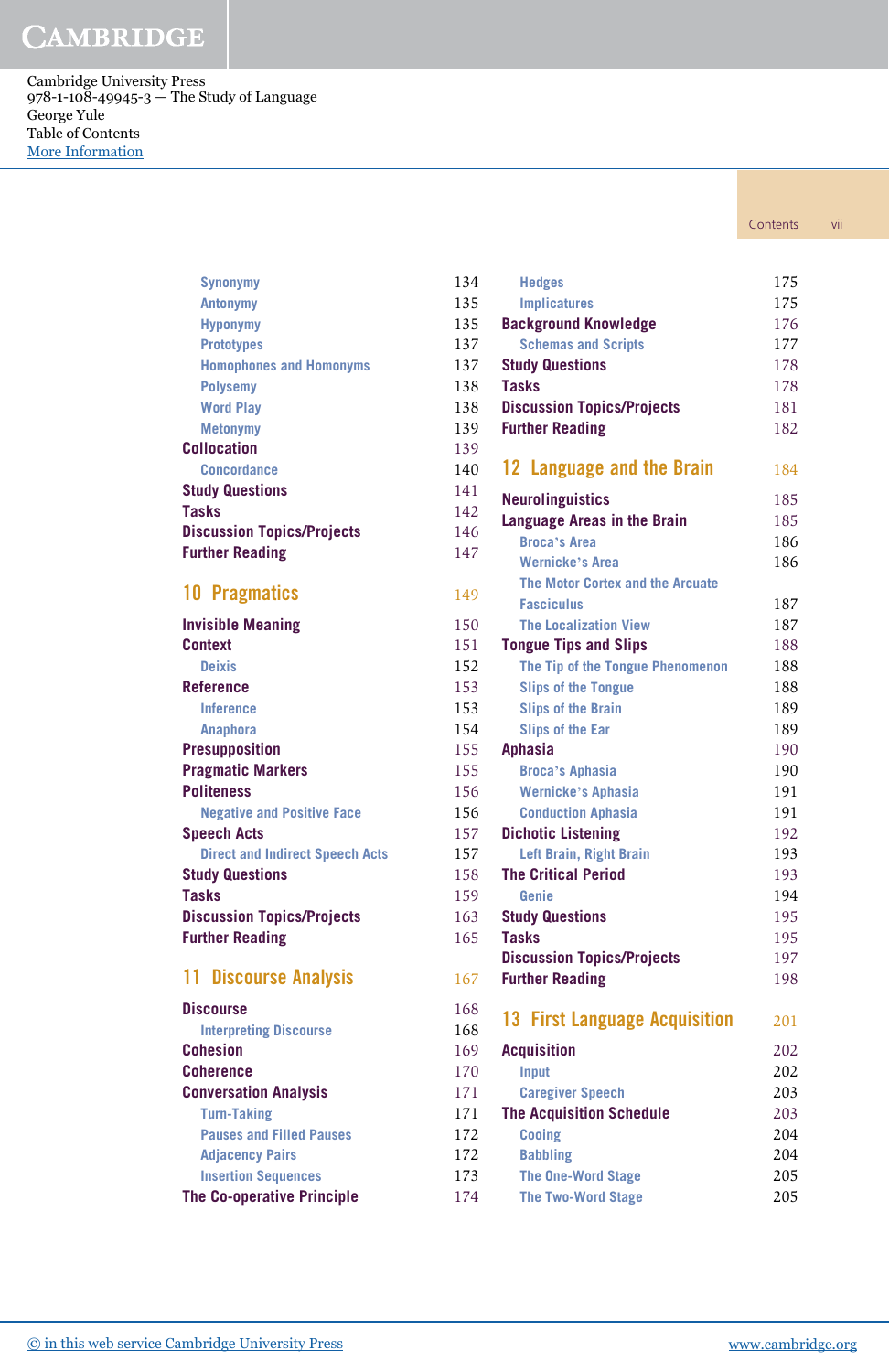Cambridge University Press 978-1-108-49945-3 — The Study of Language George Yule Table of Contents [More Information](www.cambridge.org/9781108499453)

viii Contents

| <b>Telegraphic Speech</b>                              | 206 |
|--------------------------------------------------------|-----|
| <b>The Acquisition Process</b>                         | 206 |
| <b>Learning through Imitation?</b>                     | 207 |
| <b>Learning through Correction?</b>                    | 207 |
| <b>Developing Morphology</b>                           | 208 |
| <b>Developing Syntax</b>                               | 209 |
| <b>Forming Questions</b>                               | 209 |
| <b>Forming Negatives</b>                               | 210 |
| <b>Developing Semantics</b>                            | 211 |
| <b>Later Developments</b>                              | 212 |
| <b>Study Questions</b>                                 | 213 |
| <b>Tasks</b>                                           | 213 |
| <b>Discussion Topics/Projects</b>                      | 216 |
| <b>Further Reading</b>                                 | 217 |
| <b>14 Second Language Acquisition/</b>                 |     |
| <b>Learning</b>                                        | 219 |
| <b>Second Language Learning</b>                        | 220 |
| <b>Acquisition and Learning</b>                        | 220 |
| <b>Acquisition Barriers</b>                            | 221 |
| <b>The Age Factor</b>                                  | 221 |
| <b>Affective Factors</b>                               | 222 |
| <b>Focus on Teaching Method</b>                        | 222 |
| <b>The Grammar-Translation Method</b>                  | 223 |
| <b>The Audiolingual Method</b>                         | 223 |
| <b>Communicative Approaches</b>                        | 223 |
| <b>Focus on the Learner</b>                            | 224 |
| <b>Transfer</b>                                        | 224 |
| Interlanguage                                          | 225 |
| <b>Motivation</b>                                      | 225 |
| <b>Input and Output</b>                                | 226 |
| <b>Task-Based Learning</b>                             | 227 |
| <b>Communicative Competence</b>                        | 227 |
| <b>Study Questions</b>                                 | 228 |
| <b>Tasks</b>                                           | 228 |
| <b>Discussion Topics/Projects</b>                      | 231 |
| <b>Further Reading</b>                                 | 232 |
| 15 <sup>15</sup><br><b>Gestures and Sign Languages</b> | 234 |
| <b>Gestures</b>                                        | 235 |

| <b>Types of Sign Languages</b> | 236 |
|--------------------------------|-----|
| <b>Beats</b>                   | 236 |
| <b>Deictics</b>                | 235 |
| <b>Iconics</b>                 | 235 |
| uestures                       | 255 |

| 06 | <b>Oralism</b>                                | 237 |
|----|-----------------------------------------------|-----|
| 06 | <b>Signed English</b>                         | 237 |
| 07 | <b>Origins of ASL</b>                         | 238 |
| 07 | <b>The Structure of Signs</b>                 | 238 |
| 08 | <b>Shape and Orientation</b>                  | 239 |
| 09 | <b>Location</b>                               | 239 |
| 09 | <b>Movement</b>                               | 239 |
| 10 | <b>Primes</b>                                 | 239 |
| 11 | <b>Facial Expressions and Finger-Spelling</b> | 240 |
| 12 | <b>Representing Signs</b>                     | 240 |
| 13 | <b>The Meaning of Signs</b>                   | 241 |
| 13 | <b>Sign Languages as Natural Languages</b>    | 242 |
| 16 | <b>Study Questions</b>                        | 243 |
| 17 | <b>Tasks</b>                                  | 243 |
|    | <b>Discussion Topics/Projects</b>             | 244 |
|    | <b>Further Reading</b>                        | 245 |
| 19 |                                               |     |
| 20 | <b>16 Written Language</b>                    | 247 |
| 20 | <b>Writing</b>                                | 248 |
| 21 | <b>Pictograms</b>                             | 248 |
| 21 | <b>Ideograms</b>                              | 249 |
| 22 | <b>Logograms</b>                              | 250 |
| 22 | <b>Phonographic Writing</b>                   | 251 |
| 23 | <b>The Rebus Principle</b>                    | 251 |
| 23 | <b>Syllabic Writing</b>                       | 252 |
| 23 | <b>Alphabetic Writing</b>                     | 253 |
| 24 | <b>Written English</b>                        | 254 |
| 24 | <b>English Orthography</b>                    | 255 |
| 25 | <b>Study Questions</b>                        | 256 |
| 25 | <b>Tasks</b>                                  | 256 |
| 26 | <b>Discussion Topics/Projects</b>             | 258 |
| 27 | <b>Further Reading</b>                        | 260 |
| 27 |                                               |     |
| 28 |                                               |     |
| 28 | 17 Language History and Change                | 262 |
| 31 | <b>Family Trees</b>                           | 263 |
| 32 | <b>Indo-European</b>                          | 264 |
|    | <b>Cognates</b>                               | 264 |
| 34 | <b>Comparative Reconstruction</b>             | 265 |
| 35 | <b>Comparing Cognates</b>                     | 265 |
| 35 | <b>Sound Reconstruction</b>                   | 266 |
| 35 | <b>Word Reconstruction</b>                    | 266 |
| 36 | <b>The History of English</b>                 | 267 |
| 36 | <b>Old English</b>                            | 267 |